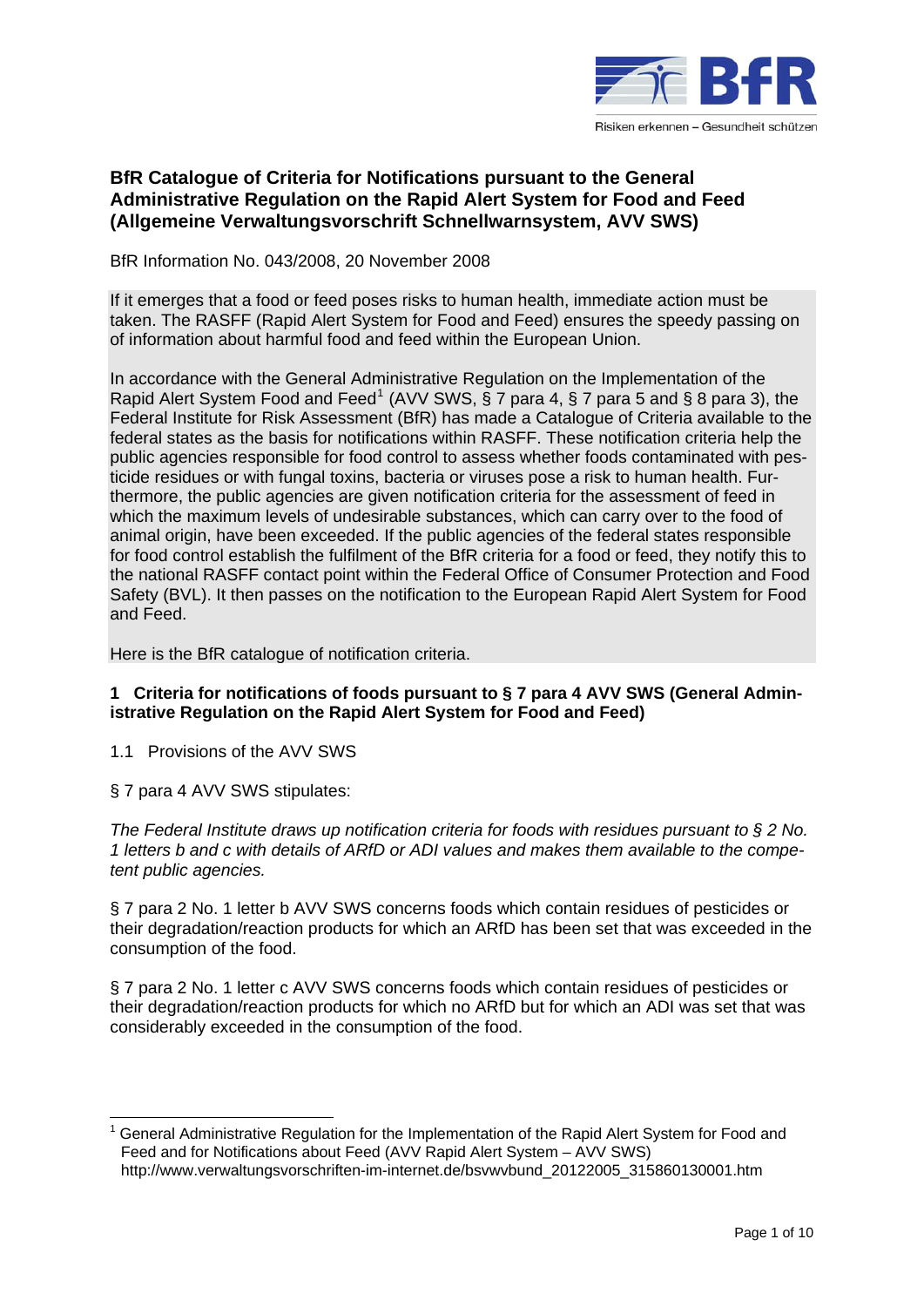

### 1.2 BfR criteria

**Case A:** An ARfD was set for the active substance examined and/or its degradation and reaction products.

A notification is posted in the Rapid Alert System when the legally specified maximum residue level is exceeded and if, at the same time, an intake calculation in accordance with 1.3 confirms that the ARfD has been exceeded.

**Case B:** The setting of an ARfD is not necessary because of the low acute toxicity of the active substance and its degradation/reaction products.

The active substances for which no ARfD has been set because of their low toxicity are indicated in the BfR list of the toxicological limit values (BfR 2006 c). In these cases the ADI is not to be used either for assessment purposes instead of the ARfD. There is no serious direct or indirect risk to human health.

**Case C:** An ARfD has not been set for other reasons.

If the food contains residues of active substances of this kind for which no ARfD has been set for other reasons, the ADI will be used on precautionary grounds to estimate the risk.

As the ADI is generally far lower than the corresponding ARfD, this can lead to a major overestimation of the risk. Hence in these cases the toxicological assessment should be undertaken with the involvement of BfR in order to clarify whether there is in fact a serious direct or indirect risk.

It should be noted that these cases are probably relatively rare as assessments of acute toxicity have since been undertaken for most active substances by BfR, EU, WHO or US EPA.

1.3 Intake calculation and risk assessment for Case A under Section 1.2

For the assessment of the risk from pesticides or their degradation/reaction products in or on foods, short-term consumer exposure is estimated for the purposes of inclusion in the Rapid Alert System. The calculated intakes are expressed as NESTIs (National Estimated Daily Intakes) and compared with the corresponding toxicological limit value of the active substance (ARfD) (WHO, 1997; Harris *et al*., 2000).

BfR proposes the following procedure for the assessment of residue data:

Regarding the national consumption data, the BfR model is used to estimate the short-term intake of German children aged between two and up to the age of five (Banasiak *et al*., 2005).

To calculate intake the BfR VELS model is used with the stipulated details on intakes, weighting of individual units, standard variability factors etc. The model is available on the Internet (BfR, 2006a).

An Excel file containing a compilation of processing factors for numerous active pesticide substances, foods and processing methods can be accessed on the BfR website (BfR, 2006b). This programme is regularly updated.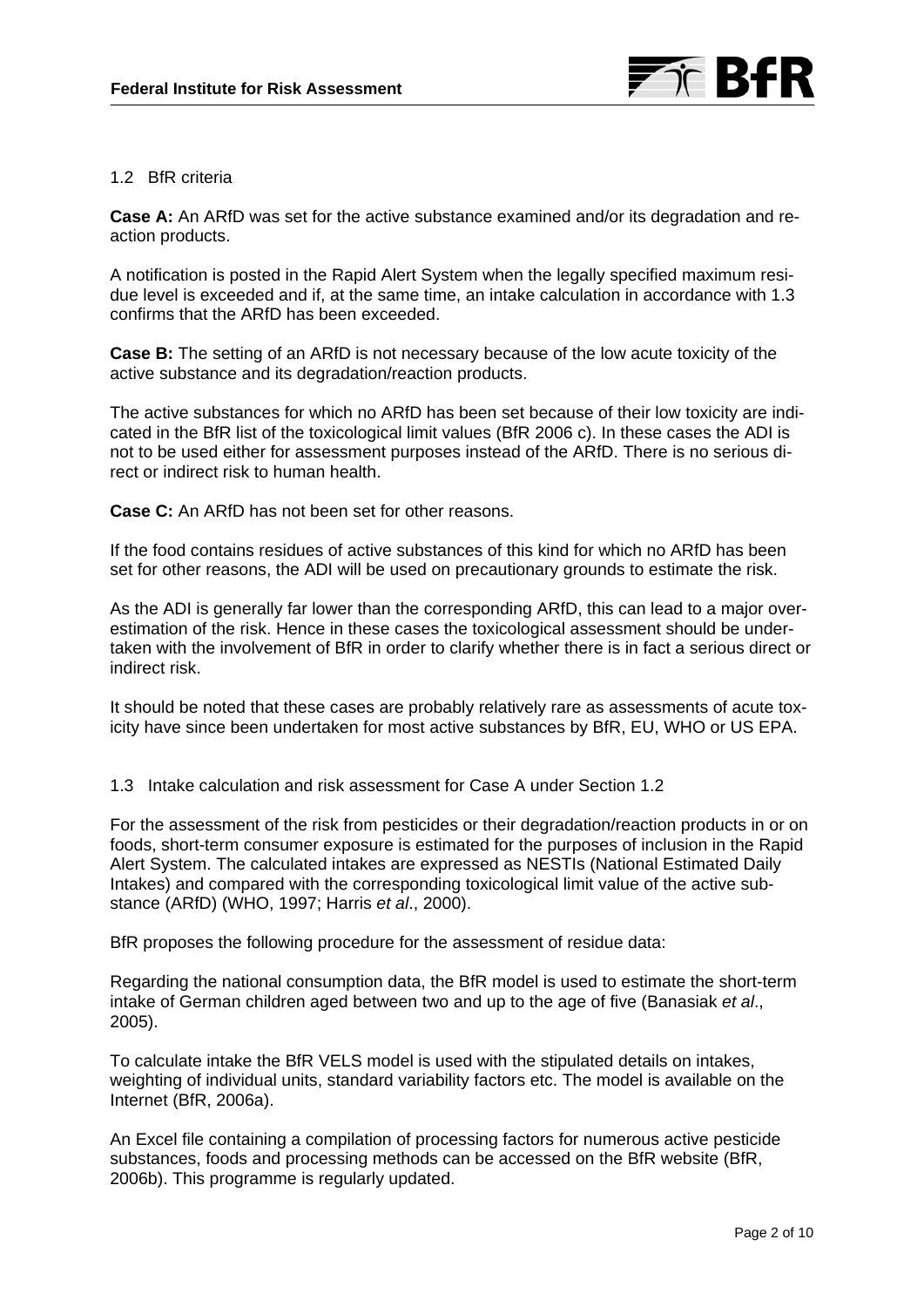

The customary variability factors used in the marketing authorisation procedure for pesticides are to be used for data evaluation. The factors corresponding to the respective cases have already been indicated in the BfR VELS model.

Risk assessment is to be undertaken on the basis of the measured value without taking into account analytical measurement uncertainty or the recovery rate.

The above-mentioned procedure for the assessment and intake calculation of residue data from official food control and internal controls was developed by BfR with the participation of representatives of the federal states and published in January 2007 (Banasiak *et al*., 2007).

Regularly updated information on the toxicological limit values of active substances (ARfD, ADI) can be accessed on the BfR website (BfR, 2006c). More in-depth information about the setting of an ARfD has also been published (Solecki *et al*., 2005).

#### 1.4 References

Banasiak, U., Herrmann, M., Hohgardt, K., Michalski, B. und Sieke, C. (2007) Abschätzung des akuten Risikos durch Pflanzenschutzmittel-Rückstände in Lebensmitteln auf der Basis von Daten aus amtlicher Überwachung und Eigenkontrollen, J. Verbr. Lebensm. 2 (2007): 54-60

BfR (2006a) BfR-Berechnungsmodell zur Aufnahme von Pflanzenschutzmittel-Rückständen (Tabellen zur Berechnung der Langzeit- und Kurzzeitaufnahmemengen von Pflanzenschutzmittel-Rückständen durch Kinder),

[http://www.bfr.bund.de/cm/218/bfr\\_berechnungsmodell\\_zur\\_aufnahme\\_von\\_pflanzenschutz](http://www.bfr.bund.de/cm/218/bfr_berechnungsmodell_zur_aufnahme_von_pflanzenschutzmittel_rueckstaenden.zip) mittel rueckstaenden.zip

BfR (2006b) BfR-Programm zu Verarbeitungsfaktoren von Pflanzenschutzmittel-Rückständen (Programm zur Auswahl von Verarbeitungsfaktoren für Pflanzenschutzmittel-Wirkstoffe in verarbeiteten Lebens- und Futtermitteln),

[http://www.bfr.bund.de/cm/218/bfr\\_programm\\_zu\\_verarbeitungsfaktoren\\_von\\_pflanzenschut](http://www.bfr.bund.de/cm/218/bfr_programm_zu_verarbeitungsfaktoren_von_pflanzenschutzmittel_rueckstaenden.zip) zmittel rueckstaenden.zip

BfR (2006c) Grenzwerte für die gesundheitliche Bewertung von Pflanzenschutzmittelrückständen,

[http://www.bfr.bund.de/cm/218/grenzwerte\\_fuer\\_die\\_gesundheitliche\\_bewertung\\_von\\_pflanz](http://www.bfr.bund.de/cm/218/grenzwerte_fuer_die_gesundheitliche_bewertung_von_pflanzenschutzmittelrueckstaenden.pdf) [enschutzmittelrueckstaenden.pdf](http://www.bfr.bund.de/cm/218/grenzwerte_fuer_die_gesundheitliche_bewertung_von_pflanzenschutzmittelrueckstaenden.pdf) 

Harris C.A., Mascall J.R., Warren S.F.P. and Crossley S.J. (2000) Summary report of the international conference on pesticide residues variability and acute dietary risk assessment. Food Addit Contaam 17: 481-485

Solecki R., Davies L., Dellarco V., Dewhurst I., Raaij M., Tritscher A. (2005) Guidance on setting of acute reference dose (ARfD) for pesticides. Food Chem Toxicol 2005; 43(11): 1569-1593

WHO (1997) Food consumption and exposure assessment of chemicals. Report of a FAO/WHO Consultation Geneva, Switzerland 10-14 February 1997. Issued by World Health Organization in collaboration with Food and Agriculture Organization of the United Nations.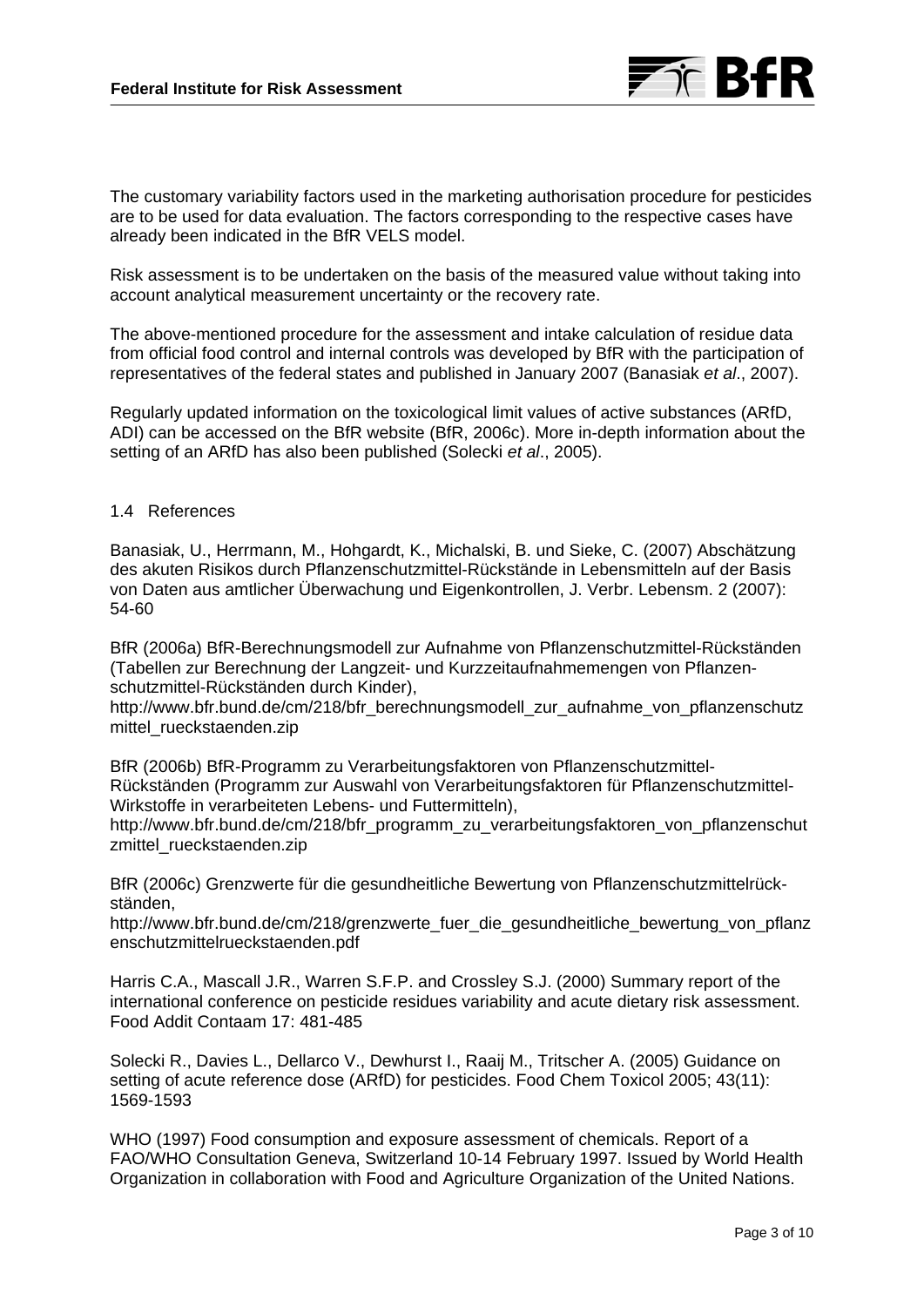

Programme of Food Safety and Food Aid, World Health Organization, Geneva 1997, WHO/FSF/FOS/97.5

## **2 Criteria for notifications on foods pursuant to § 7 para 5 AVV SWS**

2.1 Provisions of AVV SWS

#### § 7 para 5 AVV SWS specifies:

*The Federal Institute draws up a catalogue of criteria for the assessment of foods pursuant to para 2 No. 2 and makes this available to the competent public agencies.*

§ 7 para 2 No. 2 concerns foods in which fungi or fungal toxins, bacteria or toxins produced by them, algal toxins, parasites, metabolites or viruses have been determined by type, number, amount or prions that are injurious to human health.

#### 2.2 BfR criteria

**Case A:** Criteria from Regulation (EC) 2073/2005, amended by Regulation (EC) No. 1441/2007 are met.

If examinations within the framework of internal controls or official controls establish that safety criteria, which are mentioned in Annex 1, Chapter 1, Nos. 1.1 - 1.27 of Regulation (EC) 2073/2005 on microbiological criteria for foodstuffs amended by Regulation (EC) No. 1441/2007, were not complied with in the case of a food then a notification is posted in the Rapid Alert System.

**Case B:** Exceedances of maximum levels for marine biotoxins pursuant to Regulation (EC) 853/2004.

If limit values for foods of animal origin, which are mentioned in Annex III, Section VII, Chapter V, No. 2 of Regulation (EC) 853/2004, are exceeded then a notification is posted in the Rapid Alert system (paralytic shellfish poison, amnesic shellfish poison, okadaic acid, dinophysistoxins, peptone toxins, yessotoxins, azaspiracids).

**Case C:** Other micro-organisms and toxins which are not listed in Regulation (EC) No. 2073/2005

For a series of other micro-organisms and toxins there are currently no microbiological criteria in the legal provisions although they can also pose a serious direct or indirect risk to human health. The micro-organisms and toxins mentioned below are examples and do not constitute **an exhaustive list**. Furthermore, for many combinations of micro-organisms and foods a decision about whether a rapid alert or information is to be posted in the Rapid Alert System must be taken on a case-by-case basis. Correct use of a food is also to be taken into account.

- $\triangleright$  Detection of pathogenic bacteria in food:
	- o *Salmonella*
	- o *Campylobacter jejuni/coli/lari*
	- o *Yersinia enterocolitica* (serovars O:3; O:5, 27; O:8; O:9)
	- o Verotoxin-producing (enterohaemorrhagic) *Escherichia coli*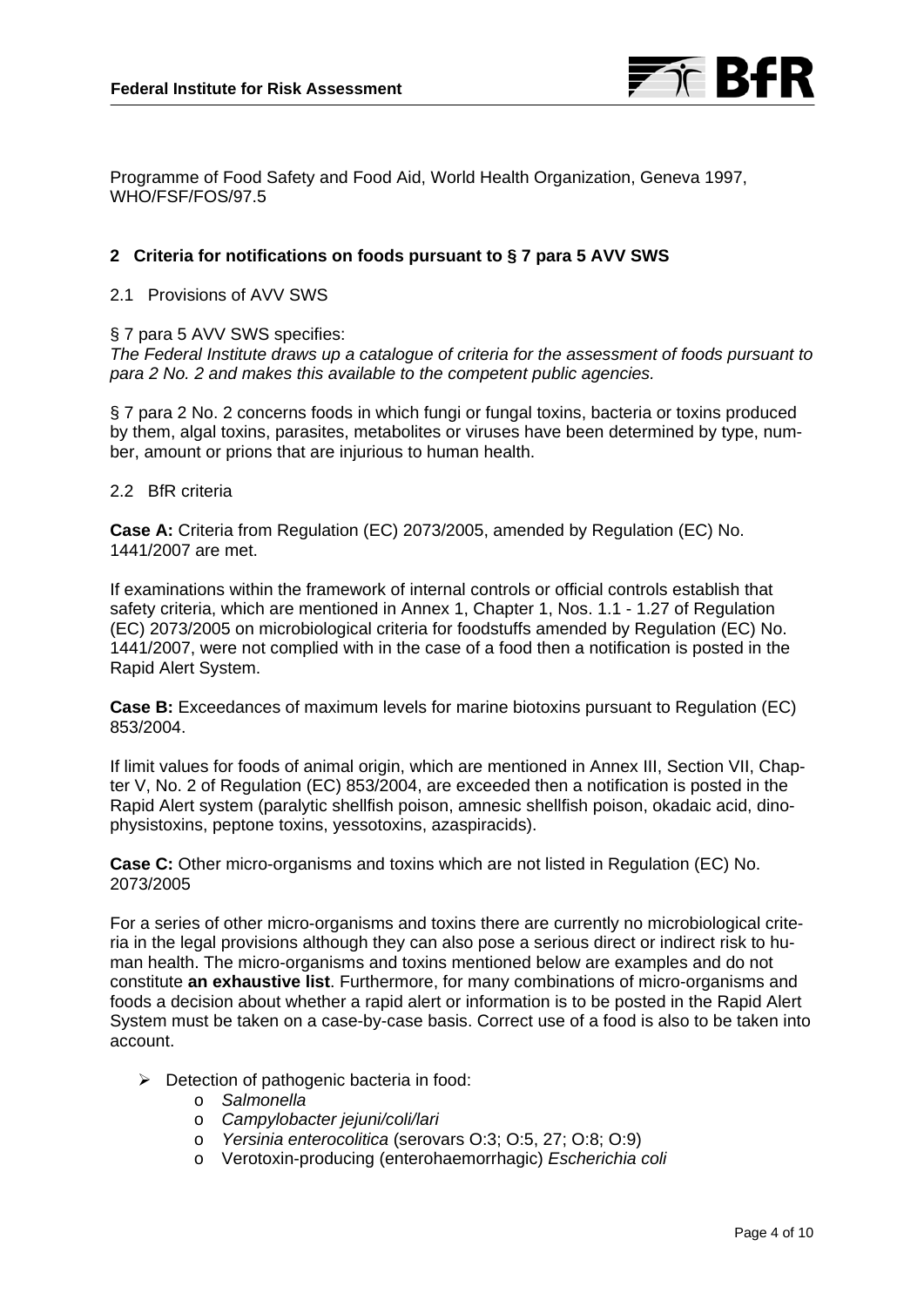

- o *Vibrio cholerae (Vibrio cholerae* O1 or O139 detection of toxin-producing capacity; if this determination has not been carried out, detection of the species will suffice)
- o *Vibrio parahaemolyticus* with positive Kanagawa phenomenon
- o *Shigella spp.*
- o *Brucella spp*.

When assessing whether a food is injurious to health, consideration must be given to the type of use and the information provided to the consumer (Article 14 of Regulation (EC) No. 178/2002).

- ¾ Determination of bacteria (spores) in foods at concentrations which, on uptake, are known to be able to trigger disease:
	- o presumptive, toxin-producing Bacillus cereus strains above 10<sup>5</sup> CFU/g during the shelf life indicated
	- o *Clostridium perfringens* above 10<sup>6</sup> CFU/g during the shelf life indicated

In terms of germ counts, consideration should be given where appropriate to margins of exposure in conjunction with the food's residual shelf life.

- $\triangleright$  Detection of heat-stable bacterial toxins in all foods:
	- o *Staphylococcal enterotoxin*
	- o *where appropriate Botulinum toxin*
- $\triangleright$  Detection of heat-labile bacterial toxins in ready-to-eat foods<sup>[2](#page-4-0)</sup>:
	- o *Botulinum toxin*
- $\triangleright$  Detection of parasites in ready-to-eat foods<sup>[3](#page-4-1)</sup>:
	- o *Trichinella*
	- o *Giardia*
	- o *Cryptosporidium*
	- o *Toxoplasma*
- $\triangleright$  Detection of viruses in ready-to-eat foods<sup>[4](#page-4-2)</sup>:
	- o *Norovirus*
	- o *Rotavirus*
	- o *Hepatitis A Virus*
- ¾ Detection of Specified Risk Material (SRM) in all foods
- $\triangleright$  Foods which are not suitable for consumption because of decay or which were produced using ingredients that are not suitable for consumption.

<span id="page-4-0"></span> 2 Ready-to-eat food means food intended by the producer or the manufacturer for direct human consumption without the need for cooking or other processing effective to eliminate or reduce to an acceptable level micro-organisms of concern (definition pursuant to Article 2 letter g of Regulation (EC) 2073/2005 on microbiological criteria for foodstuffs). 3

<span id="page-4-1"></span> $3 \text{ hid}.$ 

<span id="page-4-2"></span> $<sup>4</sup>$  ibid.</sup>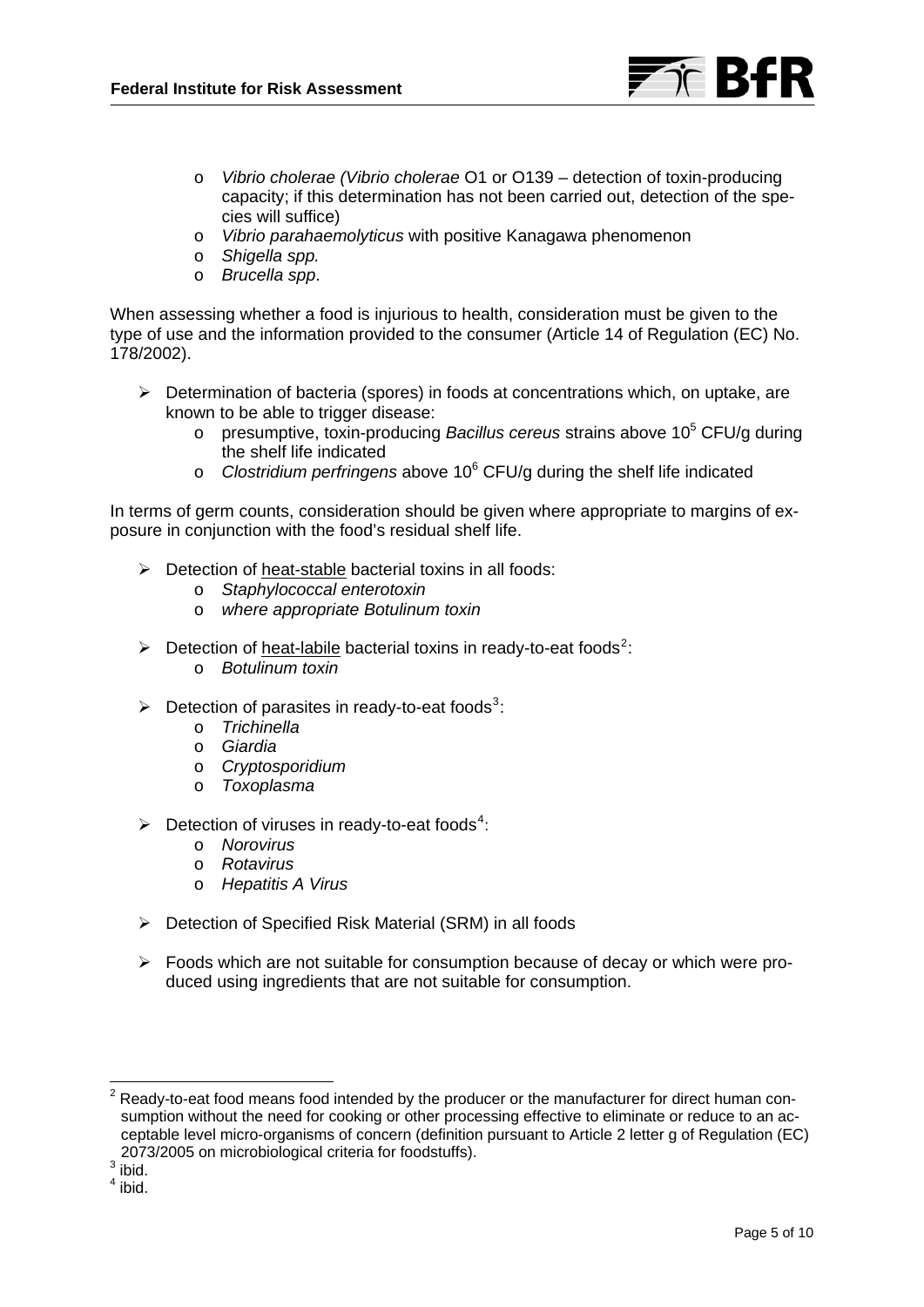

## **3 Criteria for notifications on feed pursuant to § 8 para 3**

3.1 Provisions of AVV SWS

#### § 8 para 3 AVV SWS specifies:

*The Federal Institute draws up a catalogue of criteria for the substances pursuant to para 2 Nos. 1 and 2 bearing in mind carry-over rates and makes it available to the competent public agencies.* 

§ 8 para 2 No. 1 AVV SWS concerns feed with exceedances of the maximum levels of undesirable substances specified in Annex 5 to the Animal Feed Regulation and in the residues of pesticides regulated in Annex 5a to the Animal Feed Ordinance when these substances are teratogenic, genotoxic or carcinogenic and it can be proven that they can carry over to the food of animal origin.

§ 8 para 2 No. 2 AVV SWS concerns feed with other undesirable substances, additives that are not authorised for the target animal species or category, and the carry-over of veterinary medicinal products to the extent that the conditions listed under No. 1 are met.

3.2 Procedure for examining whether there is a serious direct or indirect risk to human health (decision-making tree)

The analytical results of the examination of an active substance in feed may be abnormal in the following ways:

- a) exceeding of the maximum level of an undesirable substance (Annex 5 of the Animal Feed Regulation),
- b) exceeding of the maximum residue level for a pesticide (Regulation (EC) No. 396/2005),
- c) when this concerns "another undesirable substance" in the feed,
- d) when this concerns "an additive which is not authorised for the animal category" and
- e) when this concerns the carry-over of a veterinary medicinal product.

Before examining whether the potentially dangerous substance (agent) can pose a serious direct or indirect risk to human health, it must be first clarified whether the feed is on the market in a Member State.

If an abnormality (a-e) is identified, it must be clarified whether the abnormality refers to a complete feedstuff, a complementary feedstuff, a feed material, a premixture or a feed additive.

If it is determined that the potentially dangerous substance (agent) was analysed in a complete feedstuff, it must be clarified whether the complete feedstuff is intended for administration to animals that are kept for the production of food of animal origin, e.g. fattening stock, laying hens or lactating ruminants.

If it is determined that a complete feedstuff is to be fed to those animal categories of foodproducing animals that are "close to the food chain", e.g. fattening pigs, fattening poultry, fattening cattle in the final fattening period, laying hens, dairy cows, dairy sheep or dairy goats, then the proportion that the food of animal origin "contaminated" with a potentially dangerous active substance (agent) contributes to the overall exposure of the consumer must be clarified.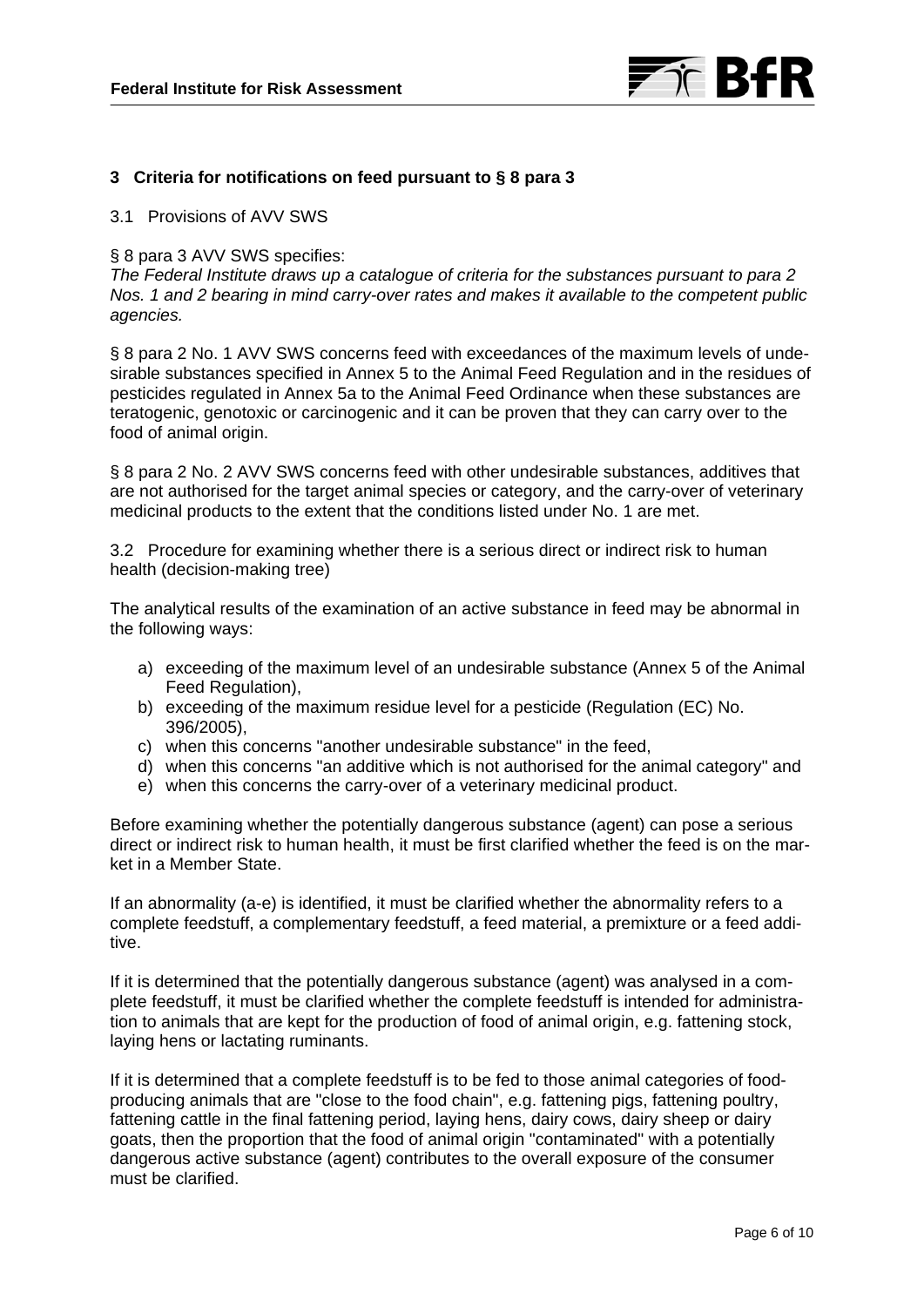

Finally, the scale of this contribution must be assessed from the angle of human health.

When examining whether there is a serious direct or indirect risk to human health, a similar procedure is to be adopted when the agent was not detected in a complete feedstuff but in a complementary feedstuff, a feed material, a premixture or a feed additive or when the foodproducing animals concerned are not "close to the food chain".

3.3 Use of the decision-making tree when examining whether there is a serious direct or indirect risk to human health

a) Based on the decision-making grid it is to be examined whether the potentially dangerous substance was found as a contaminant in a complete feedstuff, a complementary feedstuff, a feed material, a premixture or a food additive. When considering the proportion of a feed material in the daily feed ration or the admixture rate of an additive via a pre-mixture in a **complete feedstuff**, it can be estimated whether the maximum level in the complete feedstuff has been exceeded.

b) For undesirable substances in animal feed, maximum levels serve to prevent threats to human health, animal health and the environment (Article 3 paras 1 and 2 of Directive (EU) No. 2002/32): "*Products intended for animal feed may only be … used if they … do not represent any danger to human health, animal health … when used correctly and do not adversely affect livestock production.*" The setting of maximum levels for undesirable substances by the regulator means that a certain level of undesirable substances is accepted in feed for various reasons. One reason can be, for example, the geogenic contamination of an additive. Hence for example the mere **exceeding of the maximum level** of lead in zinc oxide (current maximum level 400 mg/kg, 88% TS) by 10 mg/kg does not necessarily lead to an alert in the European Rapid Alert System. Lead compounds have been classified as mutagenic and carcinogenic, have been shown to carry-over to animal tissue and therefore fulfil the provisions of § 8 para 2 No. 1 of AVV SWS. Nevertheless, they would have to be re-examined in individual cases subject to the provisions of § 8 para 1 AVV SWS.

Does the exceeding of this value pose a serious direct or indirect risk to human health? Before answering this question, consideration must be given to the proportion that the animal product contaminated with lead contributes to the overall exposure of the consumer. In this case the question whether the exceeding of a maximum level of lead in zinc oxide leads to a serious direct or indirect risk for human health would have to be emphatically answered in the negative.

c) Another example concerns persistent **environmental contaminants** (e.g. DDT). Here, too, when establishing maximum levels consideration would also have to be given to the current contamination values of the environment (background contamination). This demonstrates once again that the exceeding of a maximum level of an undesirable substance does not necessarily mean that there is a serious direct or indirect risk for human health.

d) When considering "further specific conditions" that turn a potentially dangerous substance into a risk for the consumer, it should be borne in mind whether the "contaminated" feed is intended for administration to an **animal category** of a species of foodproducing animal that is close to the food chain, i.e. close to the production of foods of animal origin. In the case of the species cattle this would be, for instance, the lactating dairy cow, the cattle for fattening in the final fattening period or also the calf for fattening.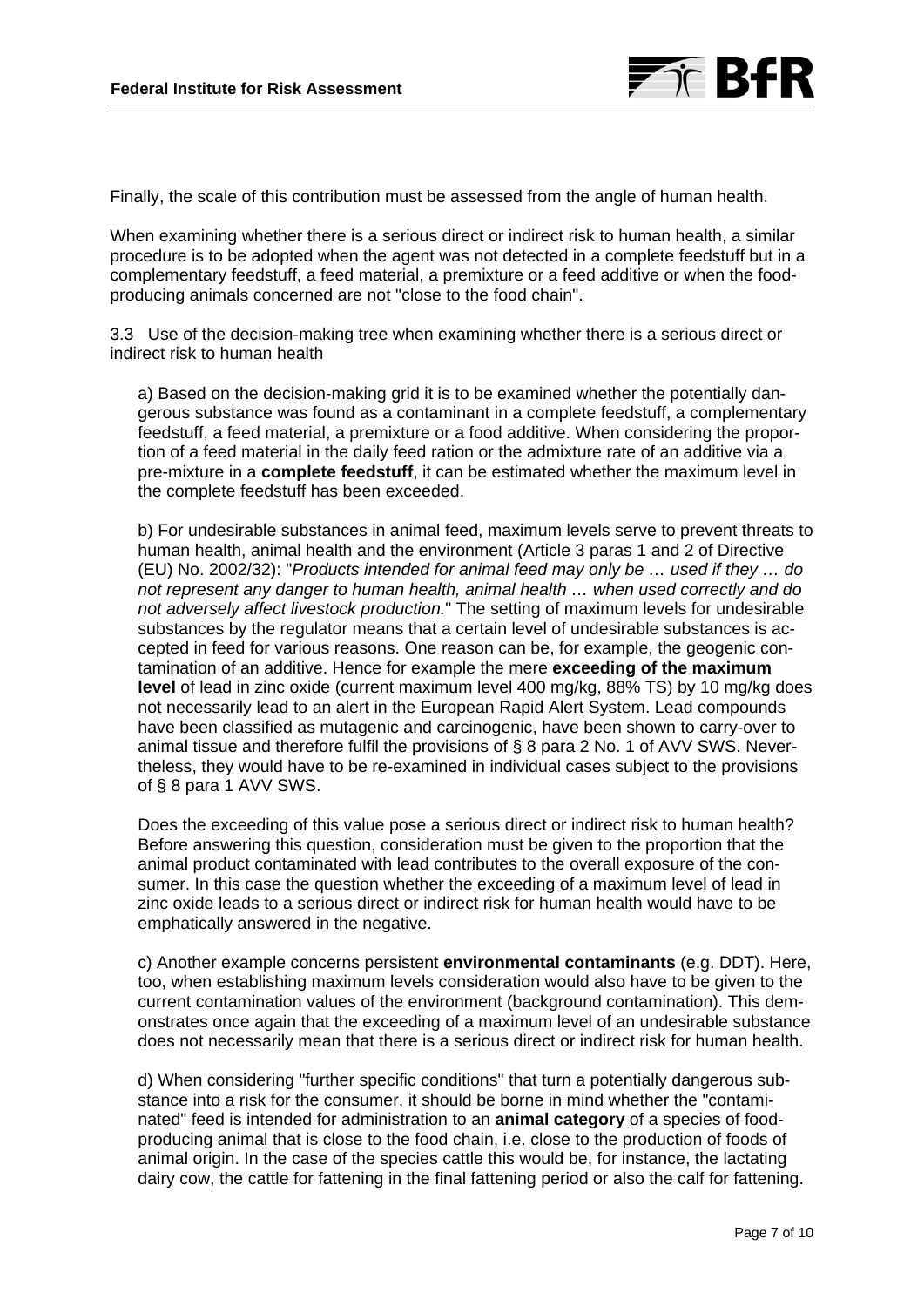

In the case of pigs this would be, for example, the pig for fattening at the end of the fattening period and in the case of poultry the poultry for fattening or the laying hen.

The need to consider "further specific conditions" means that when administering "contaminated" feed to specific animal categories of food-producing animals over the timeline of food production, a serious direct or indirect risk for consumers cannot be generally assumed. This may apply, for instance, to ruminants e.g. for cows during drying period or under certain conditions also to the lactating dairy cow in a suckler cow herd. In the case of poultry the corresponding examples would be the parent animals and in the case of pigs the sow for reproduction. In the case of show horses with an equidae passport under medicines law, there is clearly no intention to slaughter them for food production either.

e) Maximum residue levels for **pesticides a**re, in principle, established in accordance with the ALARA principle. Toxicological assessments of substances in conjunction with good laboratory practice are the basis for this. The different procedures mean that the maximum residue level established for a pesticide does not necessarily constitute a toxicologically substantiated limit value. Determination of the exceeding of the maximum residue level of pest control substances in foods of animal origin need not, therefore, necessarily constitute a direct or indirect risk for human health although it can be proved that the substance has been carried over from the feed to the food from the animal.

The application of the current maximum residue levels to feed in Annex 5a of the Animal Feed Regulation is, therefore, to be questioned from the angle of consumer health protection as the establishment of maximum residue levels is also oriented, as outlined above, to other goals. Furthermore, arbitrary non-calculable maximum levels in accordance with depletion or accumulation through processing and the proportion in the mixture are admissible by law for processing products and mixed feed. Hence the equating of the exceeding of a maximum residue level of a pesticide in a feed, which can be carried over to animal tissue, with a serious indirect or direct risk for human health, as outlined in § 8 para 2 AVV SWS, is not plausible. Even in the case of the detection of a banned pesticide in feed for food-producing animals, the establishment of a serious direct or indirect risk for human health will be difficult from the scientific angle and requires a case-by-case consideration.

f) In § 8 para 2 No. 2 of AVV SWS reference is made to the hazard potential of feed additives that are "not authorised for the target animal species or target animal category".

A large number of authorised additives have been approved for **all** animal species and categories. Hence examination for the purposes of inclusion in a catalogue of criteria concerning a direct or indirect risk for the consumer would not, therefore, be necessary for these additives which have been authorised for all animal categories according to the provisions of § 8 para 2 No. 2 of the AVV Rapid Alert System.

In the case of the detection of residues of specific additives or veterinary medicinal products (e.g. ionophores) in feed, which were carried over via cross-contamination to compound feed, consideration is to be given to the analysed concentrations of these residues in feed and the resulting possible residues in food of animal origin in comparison to those concentration values established in the course of procedures to set maximum residue levels for these active substances in veterinary medicinal products (MRL processes).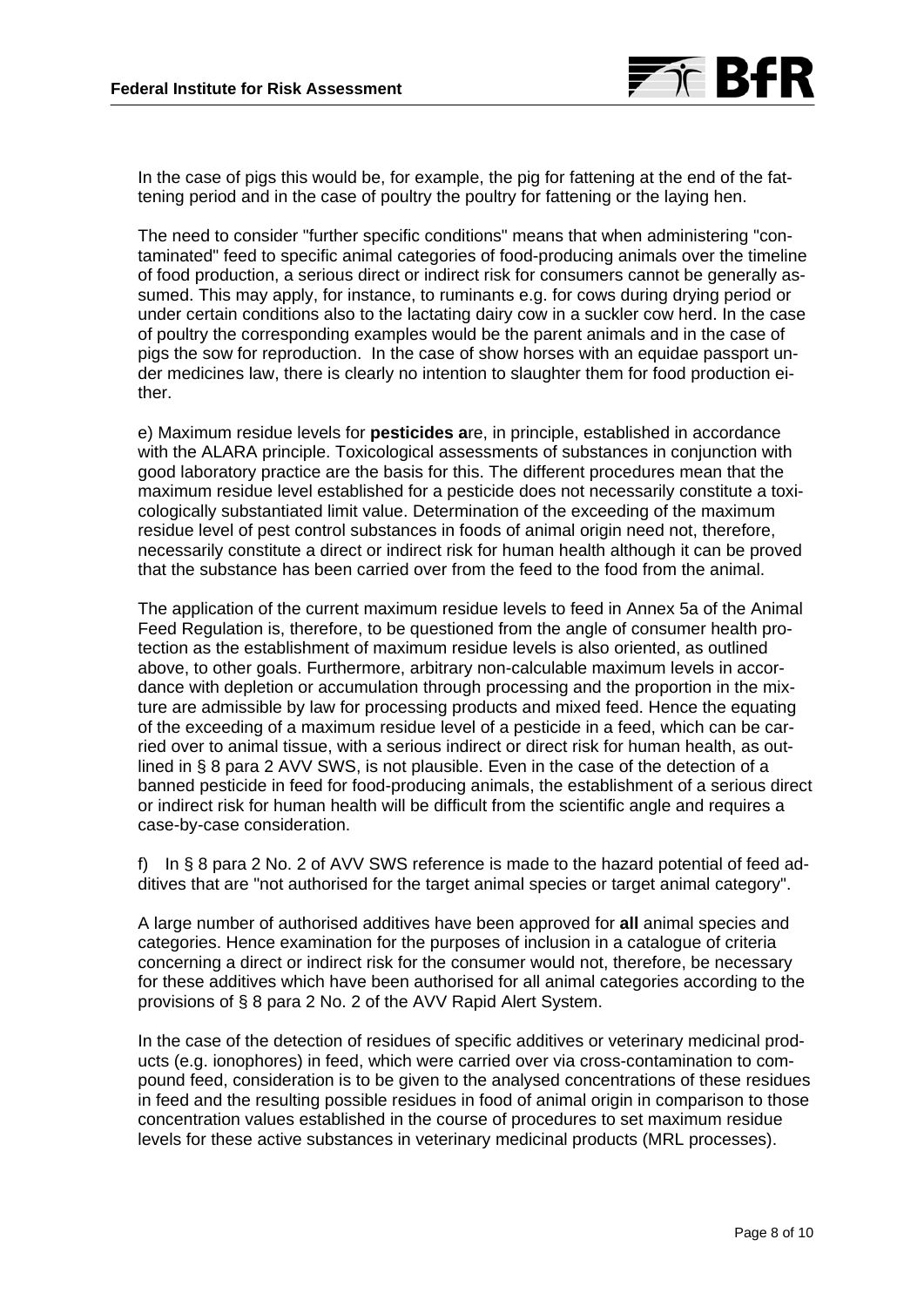

### 3.4 Comments on the substance groups

Within the framework of the work done on drawing up the BfR Catalogue of Criteria with the participation of the federal state authorities, it was not possible to examine each individual substance, i.e. the undesirable substances pursuant to Annex 5 to the Animal Feed Regulation, residues of pesticides pursuant to Annex 5a to the Animal Feed Regulation, other undesirable substances, additives not authorised for the target animal species or target animal category, and carry-over from veterinary medicinal products with regard to their toxicological properties and their carry-over behaviour.

Not all substances or substance groups, which can be characterised as potentially dangerous, develop into a serious direct or indirect risk for human health in feed. From the different substance groups active substances were initially identified where it can be assumed that they have a hazard potential because of their effects or properties.

### **a) Undesirable substances pursuant to Annex 5 to the Animal Feed Regulation**

Out of the undesirable substances the substances listed below are the ones for which a teratogenic, mutagenic or carcinogenic effect has been described and which, after intake via feed, are carried over to the food of animal origin.

- $\triangleright$  Arsenic
- ¾ Lead
- ¾ Cadmium
- $\triangleright$  Dioxins
- $\triangleright$  Organochlorine compounds in general
	- o Aldrin/Deldrin
	- o Camphechlor
	- o Chlordane
	- o DDT (some DDT, TDE and DDEE isomers)
	- o Endosulfan
	- o Endrin
	- o Heptachlor
	- o Hexachlorobenzene
	- o Hexachlorocyclohexane (alpha, beta, gamma isomers)

 $\triangleright$  Aflatoxin B1

### **b) Aflatoxin**

When a feed has been found to be contaminated with aflatoxin, an individual assessment should in principle be undertaken. On this basis it is to be estimated whether the conditions are met that would permit a potentially dangerous substance to develop into a serious direct or indirect risk for human health.

#### **c) Pesticide residues**

After examining the data material available, no active substances could be identified that constitute a general hazard when the maximum level is exceeded. For the individual cases in which the exceeding of pesticides in feed was determined in this way, that seem to require risk assessment by BfR, the suggestion is made to the competent senior federal state authorities that they should consult BfR about this problem.